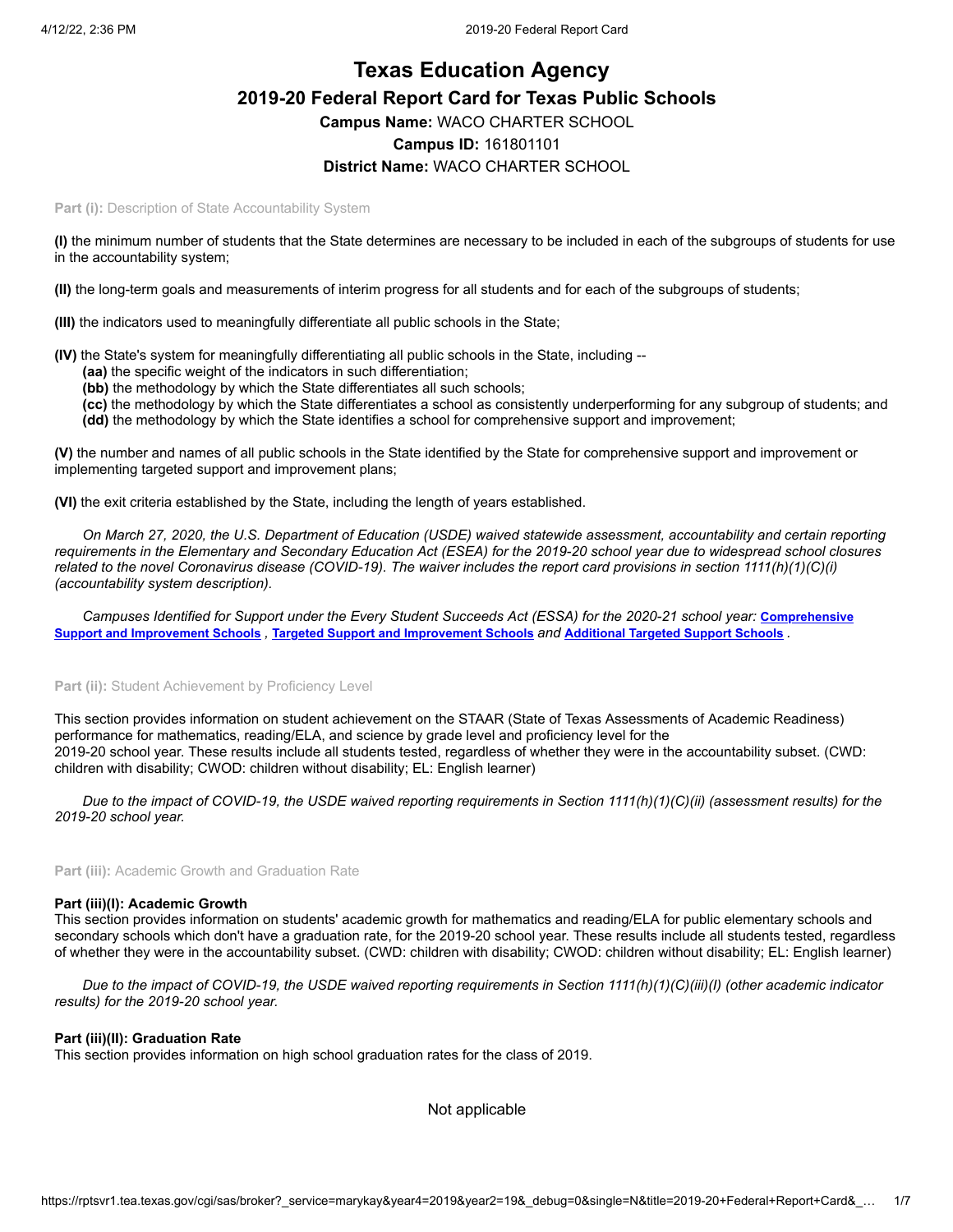### **Part (iv): English Language Proficiency**

This section provides information on the number and percentage of English learners achieving English language proficiency based on the 2020 TELPAS (Texas English Language Proficiency Assessment System) data.(EL: English learner)

*Due to the impact of COVID-19, the USDE waived reporting requirements in Section 1111(h)(1)(C)(iv) (English language proficiency results) for the 2019-20 school year.*

### Part (v): School Quality or Student Success (SQSS)

This section provides information on the other indicator of school quality or student success, which is college, career and military readiness (CCMR) for high schools and average performance rate of the three STAAR performance levels of all students, regardless of whether they were in the accountability subset, for elementary and secondary schools without a graduation rate. (CWD: children with disability; EL: English learner)

*Due to the impact of COVID-19, the USDE waived reporting requirements in Section 1111(h)(1)(C)(v) (school quality or student success indicator results) for the 2019-20 school year for elementary schools and secondary schools without a graduation rate.*

### Part (vi): Goal Meeting Status

This section provides information on the progress of all students and each student group toward meeting the long-term goals or interim objectives on STAAR academic performance, federal graduation rate, and English learners' language proficiency. (CWD: children with disability; EL: English learner)

*Due to the impact of COVID-19, the USDE waived reporting requirements in Section 1111(h)(1)(C)(vi) (progress toward meeting long-term goals and measurements of interim progress) for the 2019-20 school year.*

### **Part (vii):** STAAR Participation

This section provides the percentage of students assessed and not assessed on STAAR for mathematics, reading/ELA, and science. (CWD: children with disability; CWOD: children without disability; EL: English learner)

*Due to the impact of COVID-19, the USDE waived reporting requirements in Section 1111(h)(1)(C)(vii) (percentage of students assessed and not assessed) for the 2019-20 school year.*

#### **Part (viii):** Civil Rights Data

**Part (viii)(I)** This section provides information from the 2017-18 Civil Right Data Collection (CRDC) surveys, submitted by school districts to the Office for Civil Rights on measures of school quality, climate, and safety, including counts of in-school suspensions, outof-school suspensions, expulsions, school related arrests, referrals to law enforcement, chronic absenteeism (including both excused and unexcused absences), incidences of violence, including bullying and harassment. (EL: English learner)

**Students**

|                                      |        |       |         |                                  | Indian<br>Two or<br>or |        |              |                       |             |   | Students<br>with<br><b>Students Disabilities</b> |          |  |
|--------------------------------------|--------|-------|---------|----------------------------------|------------------------|--------|--------------|-----------------------|-------------|---|--------------------------------------------------|----------|--|
|                                      |        | Total | African |                                  |                        | Alaska |              | <b>Pacific</b>        | <b>More</b> |   | with                                             | (Section |  |
|                                      |        |       |         | students American Hispanic White |                        |        |              | Native Asian Islander | Races       |   | <b>EL Disabilities</b>                           | 504)     |  |
| <b>Students Without Disabilities</b> |        |       |         |                                  |                        |        |              |                       |             |   |                                                  |          |  |
| In-School Suspensions                |        |       |         |                                  |                        |        |              |                       |             |   |                                                  |          |  |
|                                      | Male   | 3     |         | 2                                | 0                      | 0      | 0            | 0                     | 0           |   |                                                  |          |  |
|                                      | Female | 0     | 0       | 0                                | 0                      | 0      | 0            | 0                     | 0           | 0 |                                                  |          |  |
|                                      | Total  | 3     |         | $\overline{2}$                   | $\mathbf 0$            | 0      | $\mathbf{0}$ | $\mathbf{0}$          | 0           | 1 |                                                  |          |  |
| Out-of-School Suspensions            |        |       |         |                                  |                        |        |              |                       |             |   |                                                  |          |  |
|                                      | Male   | 2     | 0       | 2                                | 0                      | 0      | 0            | 0                     | 0           | 1 |                                                  |          |  |
|                                      | Female | 3     |         | 2                                | 0                      | 0      | 0            | 0                     | 0           | 0 |                                                  |          |  |
|                                      | Total  | 5     |         | 4                                | $\mathbf 0$            | 0      | $\Omega$     | $\Omega$              | 0           | 1 |                                                  |          |  |
| Expulsions                           |        |       |         |                                  |                        |        |              |                       |             |   |                                                  |          |  |
| <b>With</b>                          | Male   | 0     | 0       | 0                                | 0                      | 0      | 0            | 0                     | 0           | 0 |                                                  |          |  |
| Educational                          |        |       |         |                                  |                        |        |              |                       |             |   |                                                  |          |  |
| <b>Services</b>                      |        |       |         |                                  |                        |        |              |                       |             |   |                                                  |          |  |
|                                      | Female | 0     | 0       | 0                                | 0                      | 0      | 0            | 0                     | 0           | 0 |                                                  |          |  |
|                                      | Total  | 0     | 0       | $\Omega$                         | $\mathbf 0$            | 0      | $\mathbf{0}$ | $\Omega$              | 0           | 0 |                                                  |          |  |
|                                      |        |       |         |                                  |                        |        |              |                       |             |   |                                                  |          |  |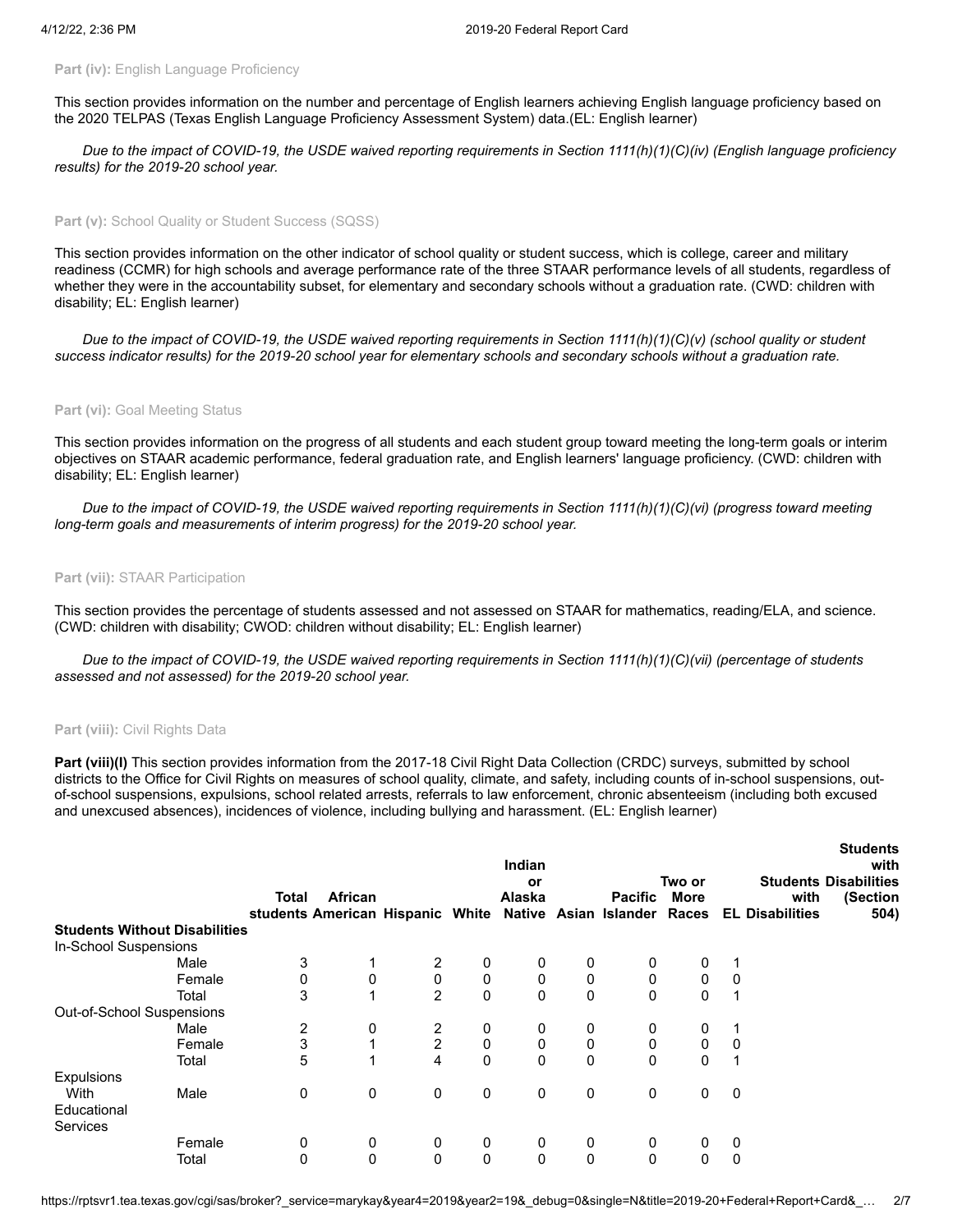# 4/12/22, 2:36 PM 2019-20 Federal Report Card

|                                                   |                 |                  |                                                                         |                |                        | Indian<br>or |                  |                | Two or         |                        |                        | <b>Students</b><br>with<br><b>Students Disabilities</b> |
|---------------------------------------------------|-----------------|------------------|-------------------------------------------------------------------------|----------------|------------------------|--------------|------------------|----------------|----------------|------------------------|------------------------|---------------------------------------------------------|
|                                                   |                 | <b>Total</b>     | African<br>students American Hispanic White Native Asian Islander Races |                |                        | Alaska       |                  | <b>Pacific</b> | <b>More</b>    |                        | with                   | (Section                                                |
| Without                                           | Male            | 0                | 0                                                                       | 0              | 0                      | 0            | $\mathbf 0$      | 0              | 0              | 0                      | <b>EL Disabilities</b> | 504)                                                    |
| Educational<br>Services                           |                 |                  |                                                                         |                |                        |              |                  |                |                |                        |                        |                                                         |
|                                                   | Female          | $\pmb{0}$        | $\pmb{0}$                                                               | 0              | 0                      | 0            | 0                | 0              | 0              | 0                      |                        |                                                         |
|                                                   | Total           | 0                | 0                                                                       | 0              | 0                      | 0            | 0                | $\mathbf 0$    | 0              | $\pmb{0}$              |                        |                                                         |
| Under Zero<br>Tolerance<br>Policies               | Male            | 0                | $\pmb{0}$                                                               | 0              | $\pmb{0}$              | 0            | 0                | 0              | $\mathbf 0$    | $\pmb{0}$              |                        |                                                         |
|                                                   | Female          | 0                | 0                                                                       | 0              | 0                      | 0            | 0                | 0              | 0              | 0                      |                        |                                                         |
|                                                   | Total           | 0                | $\pmb{0}$                                                               | 0              | $\mathbf 0$            | 0            | 0                | 0              | $\mathbf 0$    | $\pmb{0}$              |                        |                                                         |
| <b>School-Related Arrests</b>                     |                 |                  |                                                                         |                |                        |              |                  |                |                |                        |                        |                                                         |
|                                                   | Male<br>Female  | 0<br>0           | 0<br>0                                                                  | 0<br>0         | 0<br>0                 | 0<br>0       | 0<br>$\mathbf 0$ | 0<br>0         | 0<br>0         | 0<br>0                 |                        |                                                         |
|                                                   | Total           | 0                | 0                                                                       | 0              | 0                      | 0            | 0                | 0              | 0              | 0                      |                        |                                                         |
| Referrals to Law Enforcement                      |                 |                  |                                                                         |                |                        |              |                  |                |                |                        |                        |                                                         |
|                                                   | Male            | 0                | 0                                                                       | 0              | 0                      | 0            | 0                | 0              | 0              | 0                      |                        |                                                         |
|                                                   | Female          | 0                | 0                                                                       | $\pmb{0}$      | 0                      | 0            | 0                | $\mathbf 0$    | 0              | 0                      |                        |                                                         |
|                                                   | Total           | 0                | $\mathbf 0$                                                             | 0              | $\mathbf 0$            | 0            | 0                | $\Omega$       | $\Omega$       | $\pmb{0}$              |                        |                                                         |
| <b>Students With Disabilities</b>                 |                 |                  |                                                                         |                |                        |              |                  |                |                |                        |                        |                                                         |
| In-School Suspensions                             |                 |                  |                                                                         |                |                        |              |                  |                |                |                        |                        |                                                         |
|                                                   | Male<br>Female  | 0<br>$\pmb{0}$   | 0<br>$\pmb{0}$                                                          | 0<br>0         | 0<br>0                 | 0<br>0       | 0<br>0           | 0<br>0         | 0<br>$\pmb{0}$ | $\pmb{0}$<br>$\pmb{0}$ |                        | 0<br>0                                                  |
|                                                   | Total           | 0                | $\mathbf 0$                                                             | 0              | $\pmb{0}$              | 0            | 0                | 0              | 0              | 0                      |                        | 0                                                       |
| Out-of-School Suspensions                         |                 |                  |                                                                         |                |                        |              |                  |                |                |                        |                        |                                                         |
|                                                   | Male            | 0                | 0                                                                       | 0              | 0                      | 0            | 0                | 0              | 0              | 0                      |                        | 0                                                       |
|                                                   | Female          | 0                | 0                                                                       | 0              | 0                      | 0            | 0                | 0              | 0              | $\pmb{0}$              |                        | 0                                                       |
|                                                   | Total           | 0                | $\mathbf 0$                                                             | 0              | 0                      | 0            | $\mathbf 0$      | 0              | 0              | 0                      |                        | 0                                                       |
| Expulsions                                        |                 |                  |                                                                         |                |                        |              |                  |                |                |                        |                        |                                                         |
| With<br>Educational<br>Services                   | Male            | 0                | 0                                                                       | 0              | 0                      | 0            | $\mathbf 0$      | 0              | 0              | $\pmb{0}$              |                        | 0                                                       |
|                                                   | Female          | $\pmb{0}$        | $\pmb{0}$                                                               | 0              | 0                      | 0            | 0                | 0              | 0              | 0                      |                        | 0                                                       |
|                                                   | Total           | $\pmb{0}$        | $\pmb{0}$                                                               | $\pmb{0}$      | $\pmb{0}$              | 0            | $\pmb{0}$        | 0              | 0              | $\pmb{0}$              |                        | 0                                                       |
| Without<br>Educational                            | Male            | 0                | $\mathbf 0$                                                             | 0              | $\mathbf 0$            | 0            | $\Omega$         | $\Omega$       | $\Omega$       | $\pmb{0}$              |                        | 0                                                       |
| Services                                          | Female          | 0                | 0                                                                       | 0              | 0                      | 0            | 0                | 0              | 0              | 0                      |                        | 0                                                       |
|                                                   | Total           | $\mathbf{0}$     | $\mathbf{0}$                                                            | $\Omega$       | $\Omega$               | 0            | $\mathbf{0}$     | $\Omega$       | 0              | 0                      |                        | 0                                                       |
| Under Zero<br>Tolerance                           | Male            | $\pmb{0}$        | 0                                                                       | $\pmb{0}$      | $\pmb{0}$              | 0            | $\mathsf 0$      | 0              | $\pmb{0}$      | $\pmb{0}$              |                        | 0                                                       |
| Policies                                          |                 |                  |                                                                         |                |                        |              |                  |                |                |                        |                        |                                                         |
|                                                   | Female<br>Total | $\pmb{0}$<br>0   | $\pmb{0}$<br>0                                                          | $\pmb{0}$<br>0 | $\pmb{0}$<br>$\pmb{0}$ | 0<br>0       | $\pmb{0}$<br>0   | 0<br>0         | $\pmb{0}$<br>0 | $\pmb{0}$<br>$\pmb{0}$ |                        | 0<br>0                                                  |
| <b>School-Related Arrests</b>                     |                 |                  |                                                                         |                |                        |              |                  |                |                |                        |                        |                                                         |
|                                                   | Male            | 0                | 0                                                                       | 0              | 0                      | 0            | 0                | 0              | 0              | 0                      |                        | 0                                                       |
|                                                   | Female          | $\pmb{0}$        | $\pmb{0}$                                                               | 0              | $\pmb{0}$              | 0            | $\pmb{0}$        | 0              | 0              | $\pmb{0}$              |                        | 0                                                       |
|                                                   | Total           | 0                | 0                                                                       | 0              | $\pmb{0}$              | 0            | $\mathbf 0$      | $\mathbf 0$    | $\Omega$       | 0                      |                        | 0                                                       |
| Referrals to Law Enforcement                      |                 |                  |                                                                         |                |                        |              |                  |                |                |                        |                        |                                                         |
|                                                   | Male            | 0                | 0                                                                       | 0              | 0                      | 0            | 0                | 0              | 0              | 0                      |                        | 0                                                       |
|                                                   | Female          | $\pmb{0}$        | $\pmb{0}$                                                               | 0              | $\pmb{0}$              | 0            | $\pmb{0}$        | $\pmb{0}$      | 0              | $\pmb{0}$              |                        | 0                                                       |
|                                                   | Total           | $\pmb{0}$        | 0                                                                       | 0              | $\pmb{0}$              | 0            | 0                | $\mathbf 0$    | $\mathbf 0$    | $\pmb{0}$              |                        | 0                                                       |
| <b>All Students</b><br><b>Chronic Absenteeism</b> |                 |                  |                                                                         |                |                        |              |                  |                |                |                        |                        |                                                         |
|                                                   | Male            | $\mathbf 5$      | $\overline{c}$                                                          | 3              | -8                     | -8           | -8               | -8             | -8             | 1                      | $\boldsymbol{2}$       | $\textnormal{-}8$                                       |
|                                                   | Female          | $\boldsymbol{7}$ | $\mathbf{1}$                                                            | $\,6\,$        | $\mbox{-}8$            | $\mbox{-}8$  | -8               | -8             | -8             | $\mathbf{1}$           | 1                      | $\textnormal{-}8$                                       |
|                                                   | Total           | 12               | $\mathfrak{S}$                                                          | 9              | $-8$                   | $-8$         | -8               | -8             | -8             | $\overline{2}$         | 3                      | $-8$                                                    |

**Total**

https://rptsvr1.tea.texas.gov/cgi/sas/broker?\_service=marykay&year4=2019&year2=19&\_debug=0&single=N&title=2019-20+Federal+Report+Card&\_… 3/7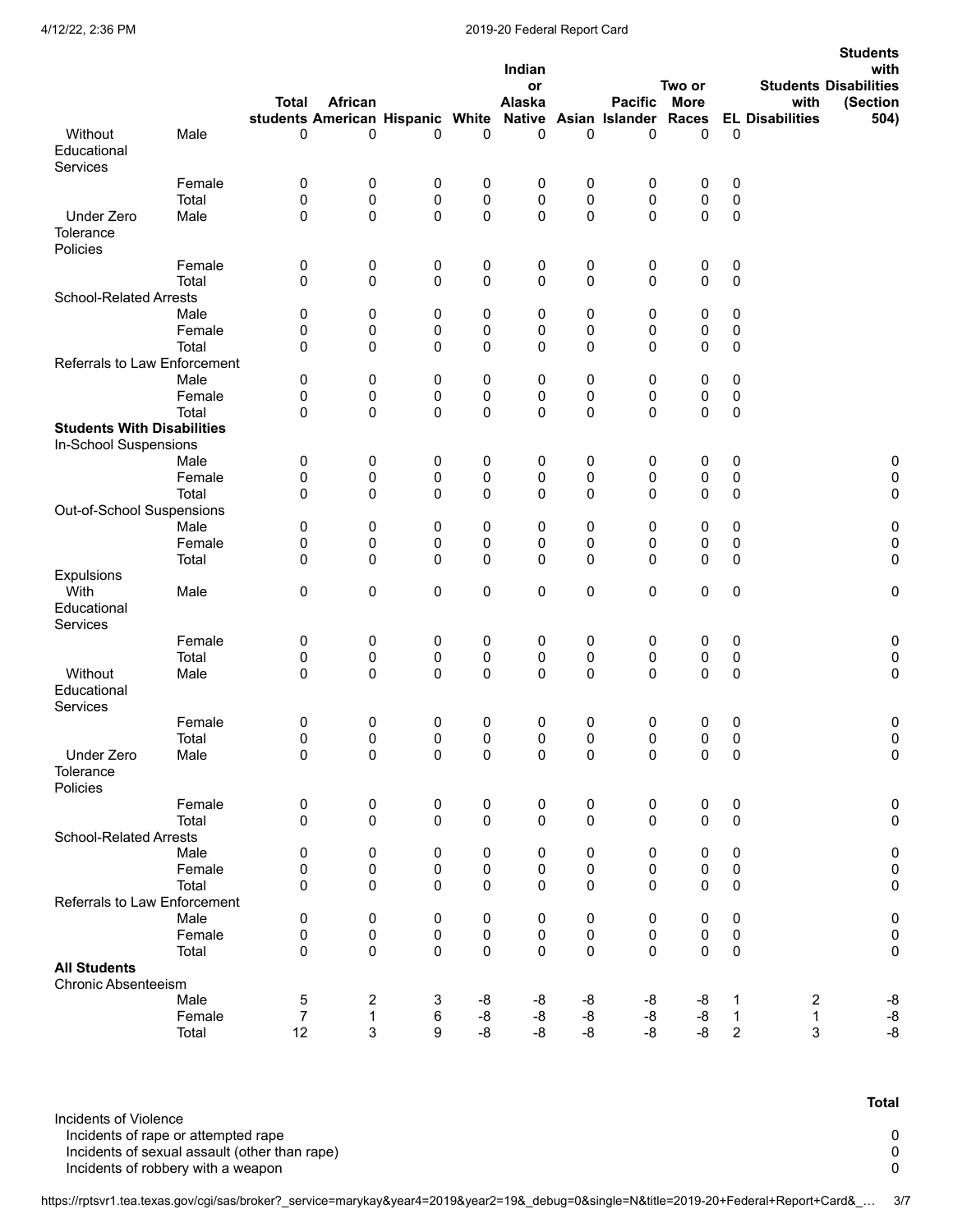|                                                                            | <b>Total</b> |
|----------------------------------------------------------------------------|--------------|
| Incidents of robbery with a firearm or explosive device                    | 0            |
| Incidents of robbery without a weapon                                      |              |
| Incidents of physical attack or fight with a weapon                        | 0            |
| Incidents of physical attack or fight with a firearm or explosive device   |              |
| Incidents of physical attack or fight without a weapon                     | 0            |
| Incidents of threats of physical attack with a weapon                      |              |
| Incidents of threats of physical attack with a firearm or explosive device |              |
| Incidents of threats of physical attack without a weapon                   | 0            |
| Incidents of possession of a firearm or explosive device                   | 0            |
| Allegations of Harassment or bullying                                      |              |
| On the basis of sex                                                        | 0            |
| On the basis of race                                                       | 0            |
| On the basis of disability                                                 |              |
| On the basis of sexual orientation                                         |              |
| On the basis of religion                                                   | 0            |
|                                                                            |              |

Part (viii)(II) This section provides information from the 2017-18 Civil Right Data Collection (CRDC) surveys, submitted by school districts to the Office for Civil Rights, on the number of students enrolled in preschool programs and accelerated coursework to earn postsecondary credit while still in high school.

|                               |        | Total | African<br>students American Hispanic |      | White        | Indian<br>or<br><b>Alaska</b><br><b>Native</b> | Asian | <b>Pacific</b><br><b>Islander</b> | Two or<br><b>More</b><br><b>Races</b> |                | <b>Students</b><br>with<br><b>EL Disabilities</b> |
|-------------------------------|--------|-------|---------------------------------------|------|--------------|------------------------------------------------|-------|-----------------------------------|---------------------------------------|----------------|---------------------------------------------------|
| Preschool Programs            |        |       |                                       |      |              |                                                |       |                                   |                                       |                |                                                   |
|                               | Male   | 8     | 3                                     | 5    | 0            | 0                                              | 0     | 0                                 | 0                                     | 4              | 0                                                 |
|                               | Female | 12    | 3                                     | 9    | 0            | $\mathbf 0$                                    | 0     | $\mathbf{0}$                      | 0                                     | $\overline{2}$ | 0                                                 |
|                               | Total  | 20    | 6                                     | 14   | $\mathbf{0}$ | 0                                              | 0     | $\Omega$                          | $\mathbf{0}$                          | 6              | 0                                                 |
| <b>Accelerated Coursework</b> |        |       |                                       |      |              |                                                |       |                                   |                                       |                |                                                   |
| <b>Advanced Placement</b>     | Male   | -9    | -9                                    | $-9$ | $-9$         | $-9$                                           | -9    | $-9$                              | $-9$                                  | -9             | -9                                                |
| Courses                       |        |       |                                       |      |              |                                                |       |                                   |                                       |                |                                                   |
|                               | Female | -9    | -9                                    | -9   | -9           | -9                                             | -9    | -9                                | -9                                    | -9             | -9                                                |
|                               | Total  | -9    | $-9$                                  | -9   | -9           | -9                                             | -9    | -9                                | -9                                    | $-9$           | -9                                                |
| International                 | Male   | -9    | $-9$                                  | $-9$ | $-9$         | -9                                             | -9    | -9                                | $-9$                                  | -9             | $-9$                                              |
| <b>Baccalaureate Courses</b>  |        |       |                                       |      |              |                                                |       |                                   |                                       |                |                                                   |
|                               | Female | -9    | -9                                    | -9   | -9           | -9                                             | -9    | -9                                | -9                                    | -9             | -9                                                |
|                               | Total  | -9    | $-9$                                  | -9   | $-9$         | -9                                             | -9    | -9                                | -9                                    | $-9$           | $-9$                                              |
| Dual Enrollment/Dual          | Male   | -9    | $-9$                                  | -9   | $-9$         | $-9$                                           | -9    | -9                                | $-9$                                  | -9             | $-9$                                              |
| <b>Credit Programs</b>        |        |       |                                       |      |              |                                                |       |                                   |                                       |                |                                                   |
|                               | Female | -9    | -9                                    | -9   | -9           | -9                                             | -9    | -9                                | -9                                    | -9             | -9                                                |
|                               | Total  | -9    | -9                                    | -9   | -9           | -9                                             | -9    | -9                                | -9                                    | -9             | -9                                                |

'-' Indicates there are no data available in the group.<br>'-3' Indicates skip logic failure.

Indicates skip logic failure.

'-8' Indicates EDFacts missing data.

'-9' Indicates not applicable / skipped.

'-11' Indicates suppressed data.

Blank cell indicates the student group is not applicable to this report.

# Part (ix): Teacher Quality Data

This section provides information on the professional qualifications of teachers, including information disaggregated by high- and lowpoverty schools on the number and percentage of (I) inexperienced teacher, principals, and other school leaders; (II) teachers teaching with emergency or provisional credentials; and (III) teachers who are not teaching in the subject or field for which the teacher is certified or licensed.

### **High Poverty**

|                                                              | All School     |                          |  |
|--------------------------------------------------------------|----------------|--------------------------|--|
| Inexperienced Teachers, Principals, and Other School Leaders | Number<br>12.6 | <b>Percent</b><br>67.7%  |  |
| Teachers Teaching with Emergency or Provisional Credentials  | 0.0            | $\overline{\phantom{a}}$ |  |

https://rptsvr1.tea.texas.gov/cgi/sas/broker?\_service=marykay&year4=2019&year2=19&\_debug=0&single=N&title=2019-20+Federal+Report+Card&\_… 4/7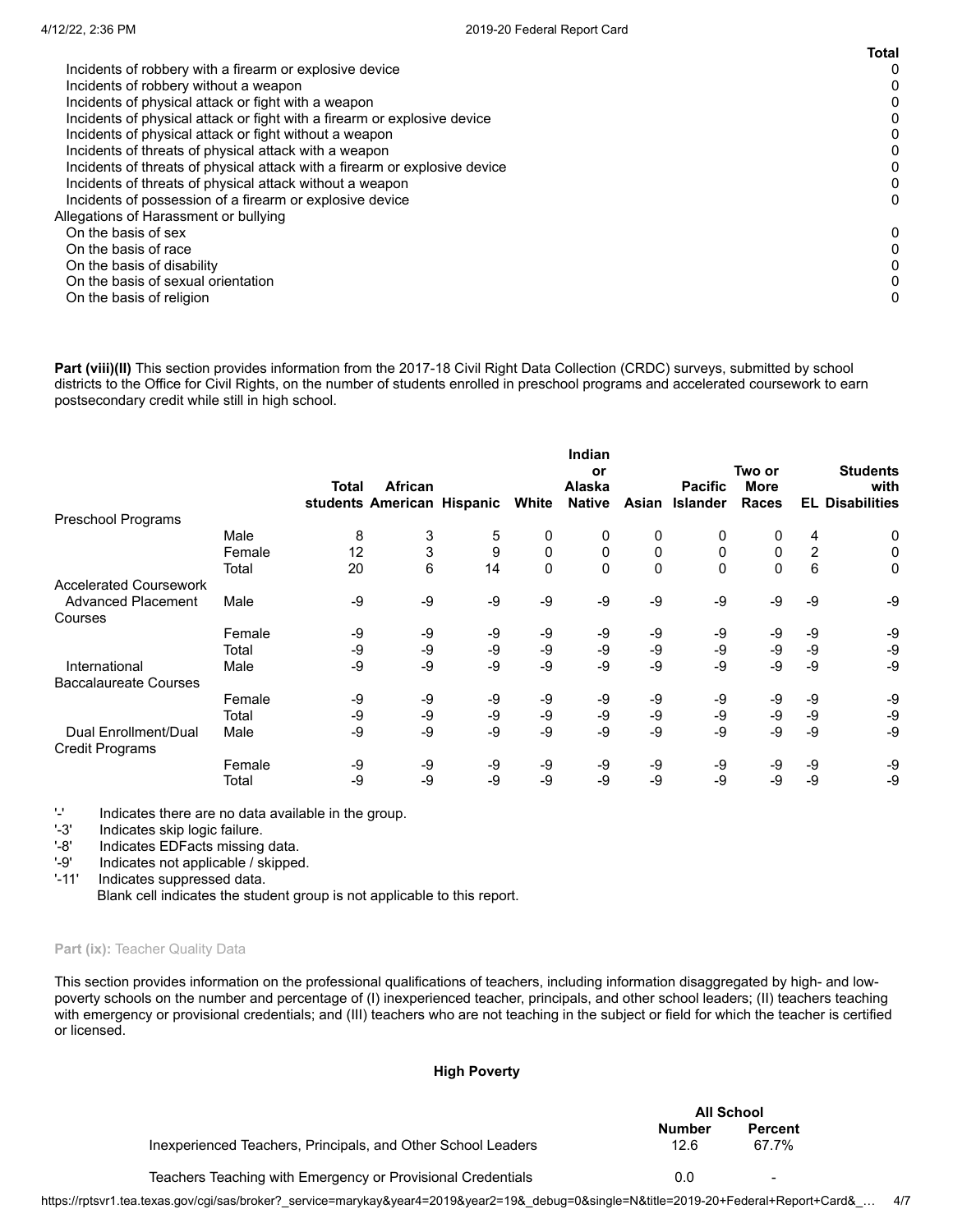# **All School Number Percent**

| Teacher Who Are Not Teaching in the Subject or Field for Which | 0.0 | - |
|----------------------------------------------------------------|-----|---|
| the Teacher is Certified or Licensed                           |     |   |

'-' Indicates there are no data available in the group. Blank cell indicates data are not applicable to this report.

### Part (x): Per-Pupil Expenditure

This section provides information on the per-pupil expenditures of federal, state, and local funds, including actual personnel expenditures and actual non-personnel expenditures, disaggregated by source of funds, for each school district and campus for the 2019-20 fiscal year.

|                                                         |                   | State &<br>Local<br>and |            |                                   |           |            |                                   |           |
|---------------------------------------------------------|-------------------|-------------------------|------------|-----------------------------------|-----------|------------|-----------------------------------|-----------|
|                                                         |                   | Federal                 |            | <b>State &amp; Local</b>          |           |            | Federal                           |           |
|                                                         | <b>Enrollment</b> | Total(\$)               | $Site(\$)$ | <b>District</b><br>Allocation(\$) | Total(\$) | $Site(\$)$ | <b>District</b><br>Allocation(\$) | Total(\$) |
| Business/central/other support<br>services              |                   | 364                     | 124        | 240                               | 364       |            |                                   |           |
| Food services                                           |                   | 798                     |            |                                   |           | 798        |                                   | 798       |
| Instruction                                             |                   | 4,874                   | 4,171      | 87                                | 4,258     | 616        |                                   | 616       |
| Support services, general<br>administration             |                   | 351                     |            | 351                               | 351       |            |                                   |           |
| Support services, instructional staff                   |                   | 411                     | 413        |                                   | 413       | $-1$       |                                   | $-1$      |
| Support services, operation and<br>maintenance of plant |                   | 747                     | 747        |                                   | 747       |            |                                   |           |
| Support services, pupils                                |                   | 498                     | 297        |                                   | 297       | 202        |                                   | 202       |
| Support services, school<br>administration              |                   | 640                     | 640        |                                   | 640       |            |                                   |           |
| Total                                                   | 244               | 8,683                   | 6,391      | 678                               | 7,069     | 1,614      |                                   | 1,614     |

Blank cell indicates there are no data available in the group. Due to rounding, numbers may not add up precisely to the totals.

### **Part (xi):** STAAR Alternate 2 Participation

This section provides information on the number and percentage of students with the most significant cognitive disabilities who take STAAR Alternate 2, by grade and subject for the 2019-20 school year.

*Due to the impact of COVID-19, the USDE waived reporting requirements in Section 1111(h)(1)(C)(xi) (number and percentage of students with the most significant cognitive disabilities taking an alternate assessment) for the 2019-20 school year.*

# **Part (xii):** Statewide National Assessment of Educational Progress (NAEP)

This section provides results on the state academic assessments in reading and mathematics in grades 4 and 8 of the 2019 National Assessment of Educational Progress, compared to the national average of such results.

## **State Level: 2019 Percentages at NAEP Achievement Levels**

|         |                |                      |               |    | % At or Above |    | % At or Above     |    |               |    |
|---------|----------------|----------------------|---------------|----|---------------|----|-------------------|----|---------------|----|
|         |                |                      | % Below Basic |    | <b>Basic</b>  |    | <b>Proficient</b> |    | % At Advanced |    |
| Grade   | <b>Subject</b> | <b>Student Group</b> | ΤХ            | US | TХ            | US | ΤХ                | US | ΤХ            | บร |
| Grade 4 | Reading        | Overall              | 39            | 34 | 61            | 66 | 30                | 35 |               | 9  |
|         |                | <b>Black</b>         | 52            | 52 | 48            | 48 | 16                | 18 |               |    |
|         |                | Hispanic             | 48            | 45 | 52            | 55 | 21                | 23 |               | 4  |
|         |                | White                | 22            | 23 | 78            | 77 | 48                | 45 | 12            | 12 |
|         |                | American Indian      | $\ast$        | 50 | *             | 50 |                   | 19 | $\ast$        | ິ  |
|         |                | Asian                |               | 18 | 89            | 82 | 65                | 57 | 25            | 22 |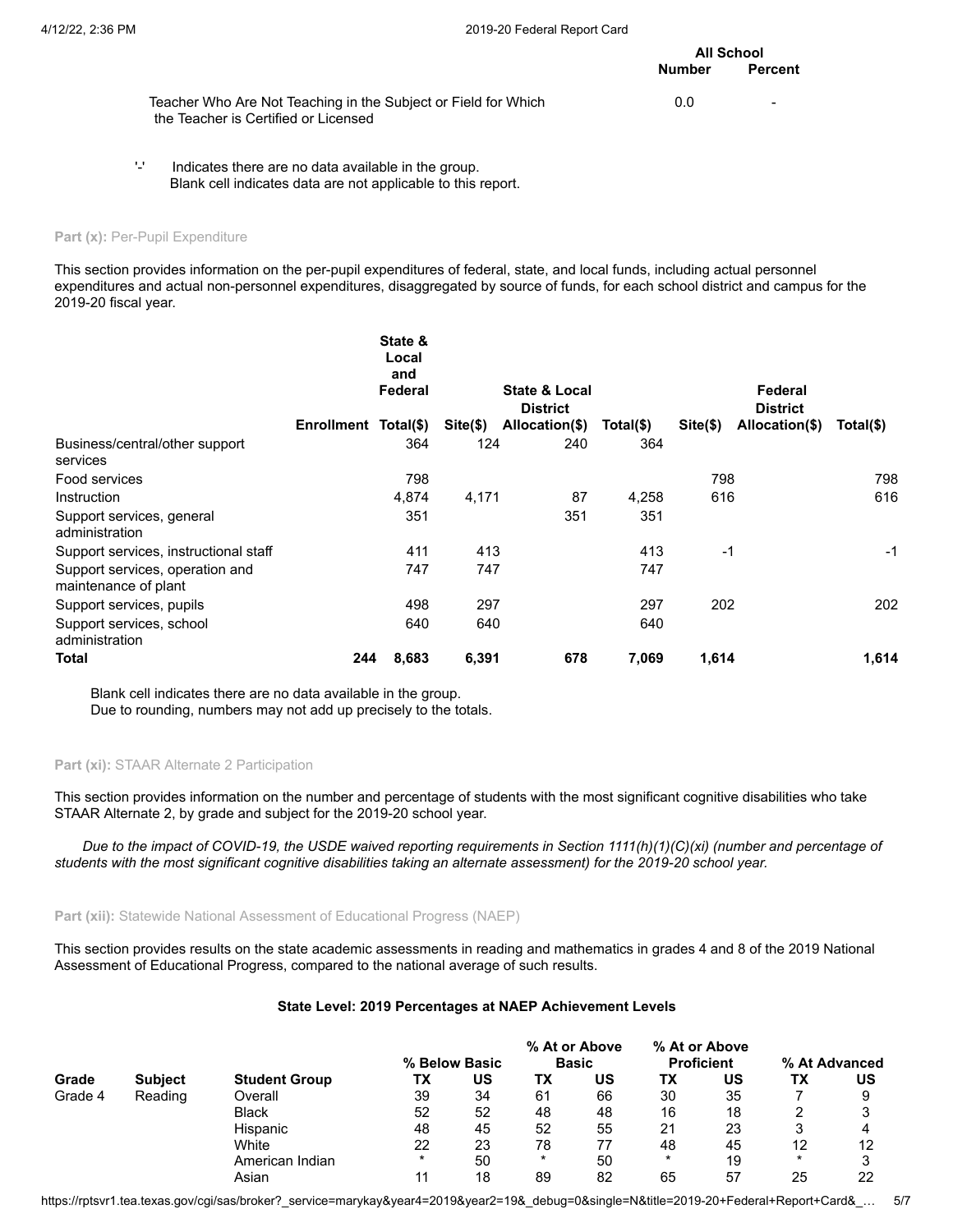### 4/12/22, 2:36 PM 2019-20 Federal Report Card

|         |                    |                                   |           | % Below Basic  |           | % At or Above<br><b>Basic</b> |           | % At or Above<br><b>Proficient</b> |                | % At Advanced  |
|---------|--------------------|-----------------------------------|-----------|----------------|-----------|-------------------------------|-----------|------------------------------------|----------------|----------------|
| Grade   | <b>Subject</b>     | <b>Student Group</b>              | <b>TX</b> | US             | <b>TX</b> | <b>US</b>                     | <b>TX</b> | US                                 | <b>TX</b>      | <b>US</b>      |
|         |                    | Pacific Islander                  | $^\star$  | 42             | $^\star$  | 58                            | $^\star$  | 25                                 | *              | 4              |
|         |                    | Two or More Races                 | 26        | 28             | 74        | 72                            | 38        | 40                                 | 6              | 11             |
|         |                    | Econ Disadv                       | 50        | 47             | 50        | 53                            | 19        | 21                                 | 3              | 3              |
|         |                    | <b>Students with Disabilities</b> | 79        | 73             | 21        | 27                            | 8         | 10                                 | $\mathbf{1}$   | $\overline{c}$ |
|         |                    | English Language                  | 61        | 65             | 39        | 35                            | 12        | 10                                 | $\overline{2}$ | 1              |
|         |                    | Learners                          |           |                |           |                               |           |                                    |                |                |
|         | <b>Mathematics</b> | Overall                           | 16        | 19             | 84        | 81                            | 44        | 41                                 | 9              | 9              |
|         |                    | <b>Black</b>                      | 24        | 35             | 76        | 65                            | 32        | 20                                 | 3              | $\overline{c}$ |
|         |                    | Hispanic                          | 19        | 27             | 81        | 73                            | 35        | 28                                 | 4              | 3              |
|         |                    | White                             | 8         | 11             | 92        | 89                            | 59        | 52                                 | 16             | 12             |
|         |                    | American Indian                   | $\star$   | 33             | $^\star$  | 67                            | $\star$   | 24                                 | $\star$        | 4              |
|         |                    | Asian                             | 4         | $\overline{7}$ | 96        | 93                            | 82        | 69                                 | 45             | 28             |
|         |                    | Pacific Islander                  | $\star$   | 36             | $\star$   | 64                            | $\star$   | 28                                 | $^\star$       | 6              |
|         |                    | Two or More Races                 | 9         | 16             | 91        | 84                            | 51        | 44                                 | 9              | 10             |
|         |                    | Econ Disady                       | 21        | 29             | 79        | 71                            | 32        | 26                                 | 3              | 3              |
|         |                    | <b>Students with Disabilities</b> | 55        | 54             | 45        | 46                            | 13        | 14                                 | $\mathbf 1$    | $\overline{c}$ |
|         |                    | English Language<br>Learners      | 24        | 41             | 76        | 59                            | 29        | 16                                 | $\overline{2}$ | 1              |
| Grade 8 | Reading            | Overall                           | 33        | 27             | 67        | 73                            | 25        | 34                                 | $\overline{2}$ | 4              |
|         |                    | <b>Black</b>                      | 53        | 46             | 47        | 54                            | 41        | 15                                 | n/a            | 1              |
|         |                    | Hispanic                          | 38        | 37             | 62        | 63                            | 19        | 22                                 | 1              | $\overline{c}$ |
|         |                    | White                             | 20        | 18             | 80        | 82                            | 35        | 42                                 | 3              | 5              |
|         |                    | American Indian                   | $\star$   | 41             | $\star$   | 59                            | $\star$   | 19                                 | $\star$        | $\mathbf{1}$   |
|         |                    | Asian                             | 8         | 13             | 92        | 87                            | 59        | 57                                 | 11             | 13             |
|         |                    | Pacific Islander                  | $\star$   | 37             | $\star$   | 63                            | $\star$   | 25                                 | $\star$        | $\overline{c}$ |
|         |                    | Two or More Races                 | 26        | 24             | 74        | 76                            | 25        | 37                                 | 1              | 5              |
|         |                    | Econ Disadv                       | 43        | 40             | 57        | 60                            | 15        | 20                                 | n/a            | 1              |
|         |                    | <b>Students with Disabilities</b> | 81        | 68             | 19        | 32                            | 3         | $\overline{7}$                     | n/a            | n/a            |
|         |                    | English Language<br>Learners      | 66        | 72             | 34        | 28                            | 4         | 4                                  | n/a            | n/a            |
|         | <b>Mathematics</b> | Overall                           | 32        | 31             | 68        | 69                            | 30        | 34                                 | 7              | $10$           |
|         |                    | <b>Black</b>                      | 48        | 53             | 52        | 47                            | 16        | 14                                 | 2              | $\overline{2}$ |
|         |                    | Hispanic                          | 37        | 43             | 63        | 57                            | 21        | 20                                 | 3              | 4              |
|         |                    | White                             | 20        | 20             | 80        | 80                            | 44        | 44                                 | 13             | 13             |
|         |                    | American Indian                   | $^\star$  | 49             | $^\star$  | 51                            | $\star$   | 15                                 | $\star$        | $\mathfrak{S}$ |
|         |                    | Asian                             | 10        | 12             | 90        | 88                            | 71        | 64                                 | 36             | 33             |
|         |                    | Pacific Islander                  | $\star$   | 45             | $\star$   | 55                            | $\star$   | 21                                 | $\star$        | 4              |
|         |                    | Two or More Races                 | 25        | 27             | 75        | 73                            | 41        | 38                                 | 11             | 12             |
|         |                    | Econ Disady                       | 41        | 46             | 59        | 54                            | 19        | 18                                 | $\overline{2}$ | 3              |
|         |                    | <b>Students with Disabilities</b> | 73        | 73             | 27        | 27                            | 5         | 6                                  | $\mathbf 1$    | $\overline{c}$ |
|         |                    | English Language<br>Learners      | 60        | 72             | 40        | 28                            | 8         | 5                                  | 1              | 1              |

# **State Level: 2019 NAEP Participation Rates for Students with Disabilities and Limited English Proficient Students**

| Grade   | <b>Subject</b>     | <b>Student Group</b>              | Rate |
|---------|--------------------|-----------------------------------|------|
| Grade 4 | Reading            | <b>Students with Disabilities</b> | 77%  |
|         |                    | <b>English Learners</b>           | 94%  |
|         | <b>Mathematics</b> | <b>Students with Disabilities</b> | 79%  |
|         |                    | English Learners                  | 97%  |
| Grade 8 | Reading            | <b>Students with Disabilities</b> | 83%  |
|         |                    | <b>English Learners</b>           | 96%  |
|         | <b>Mathematics</b> | <b>Students with Disabilities</b> | 88%  |
|         |                    | <b>English Learners</b>           | 97%  |

'\*' Indicates reporting standards not met.

'n/a' Indicates data reporting is not applicable for this group.

Part (xiii): Cohort Rate of Graduates Enrolled in Postsecondary Education